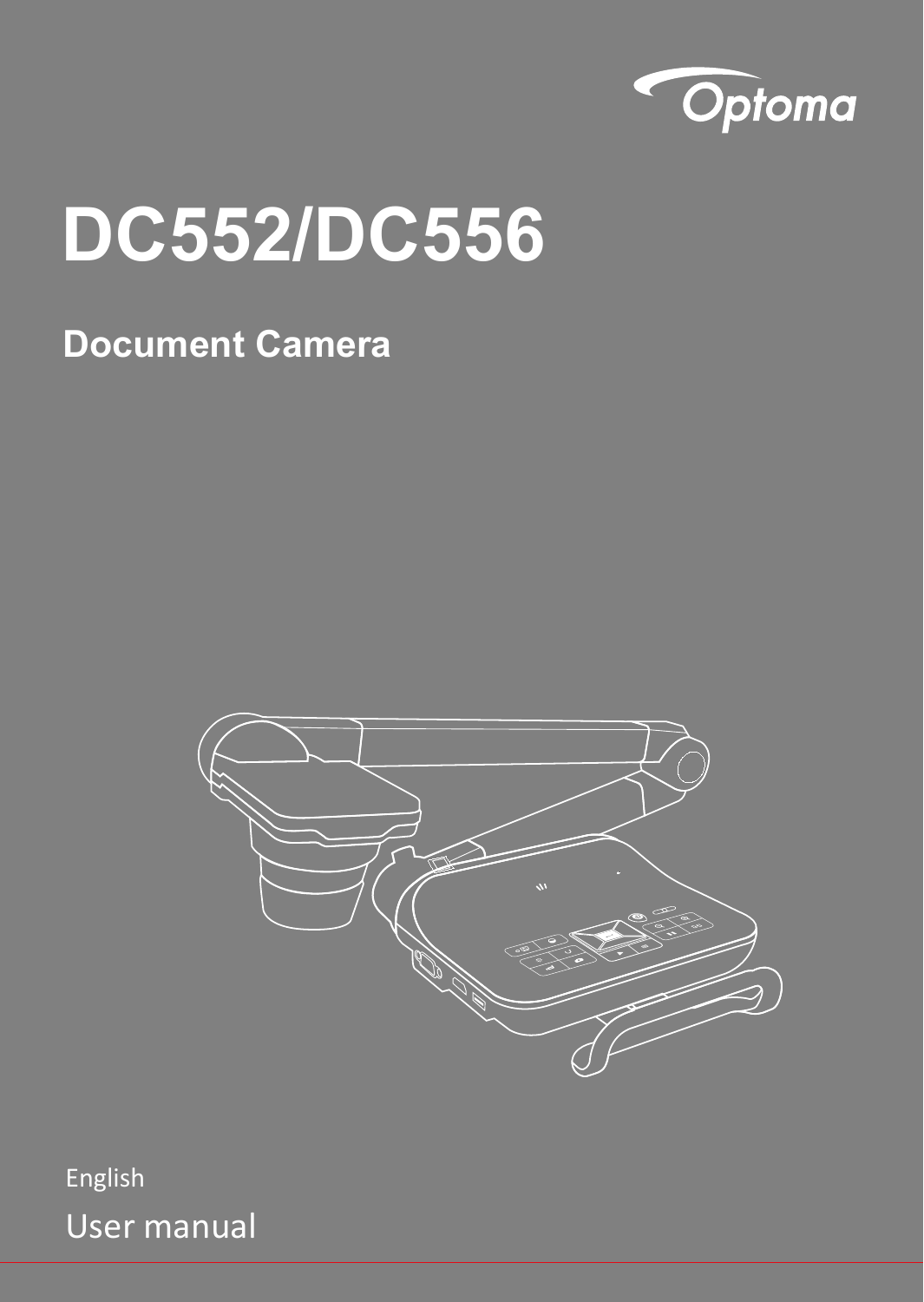#### **• Welcome:**

Thanks for purchasing this product. Please read the instructions carefully before using this product.

#### **• FCC Compliance Statement (Class A):**

This device complies with Part 15 of the FCC Rules. Operation is subject to the following two conditions: (1) this device may not cause harmful interference, and (2) this device must accept any interference received; including interference that may cause undesired operation.

#### **• Federal Communications Commission (FCC) Statement :**

This Equipment has been tested and found to comply with the limits for a Class A digital device, pursuant to Part 15 of the FCC rules.

These limits are designed to provide reasonable protection against harmful interference when the equipment is operated in a commercial environment. This equipment generates, uses and can radiate radio frequency energy and, if not installed and used in accordance with the instructions, may cause harmful interference to radio communications. Operation of this equipment in a residential area is likely to cause harmful interference in which case the user will be required to correct the interference at his own expense.

#### **• European Community Compliance Statement (Class A):**

This is a class A product. In a domestic environment this product may cause radio interference in which case the user may be required to take adequate measures.

The symbol of the crossed out wheeled bin indicates this product should not be placed in municipal waste. Instead, you need to dispose of the waste equipment by handing it over to a designated collection point for the recycling of waste electrical and electronic equipment.





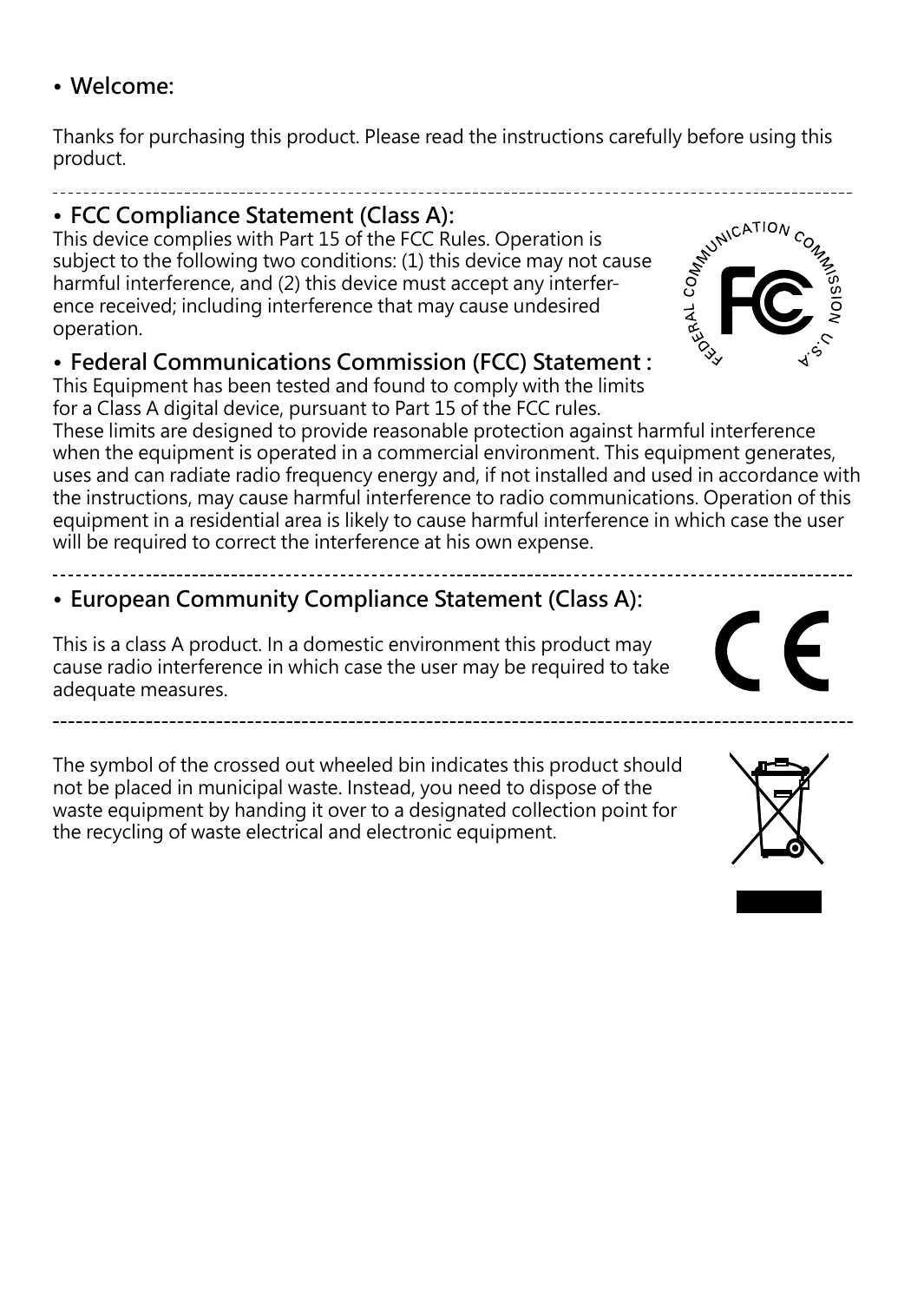# **Warning**

1. Do not look directly at the LED light source,which may cause retinal damage.



2. Carry the product by holding the lower part of the main unit in both hands. Never hold the product by the arm or the camera head only.



- 3. The camera can be damaged if it hits a desk surface or any hard object.
- 4. Never turn the arm in the opposite direction.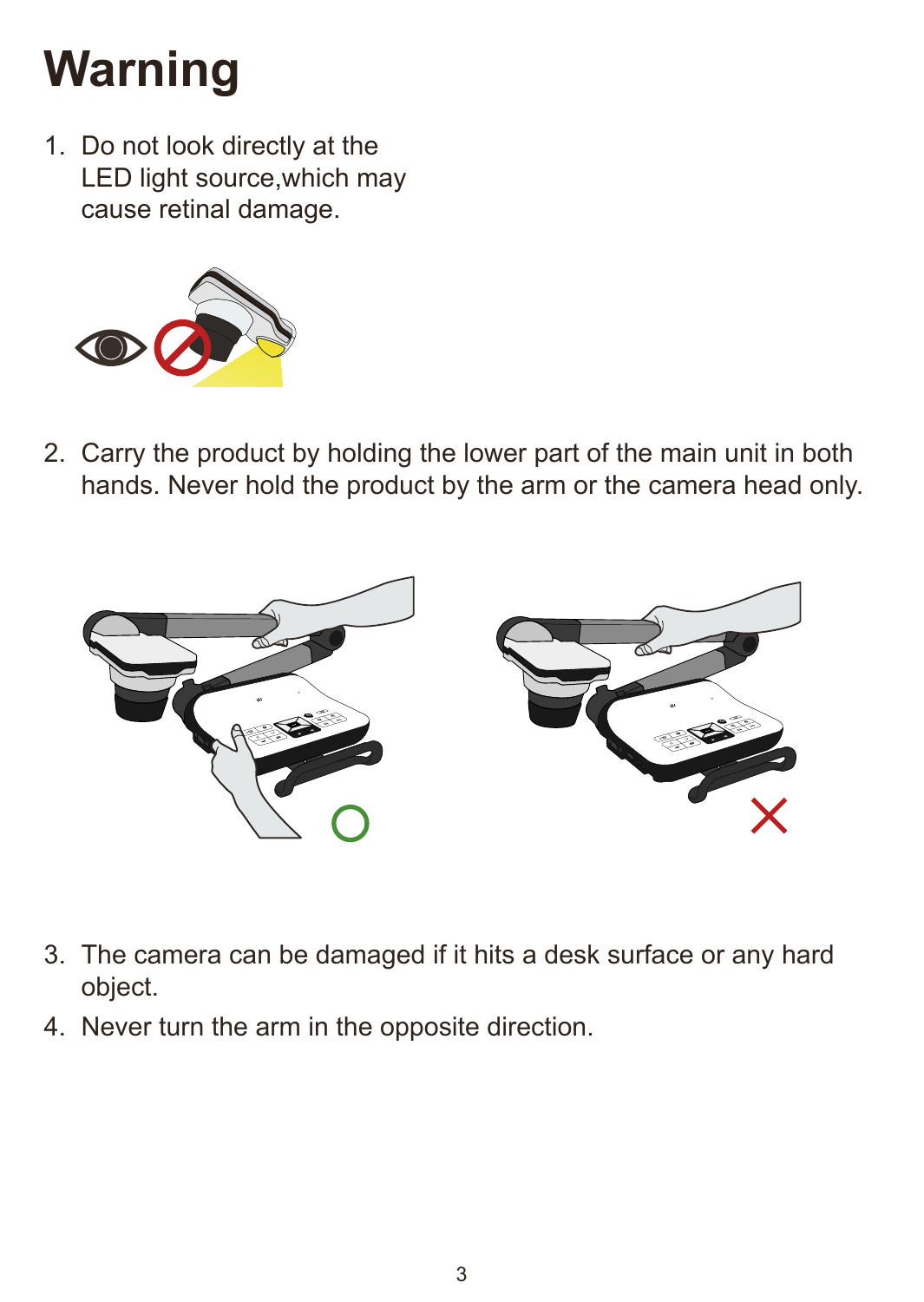# **Preparing the Document Camera**

# » **Knowing the Document Camera Parts**

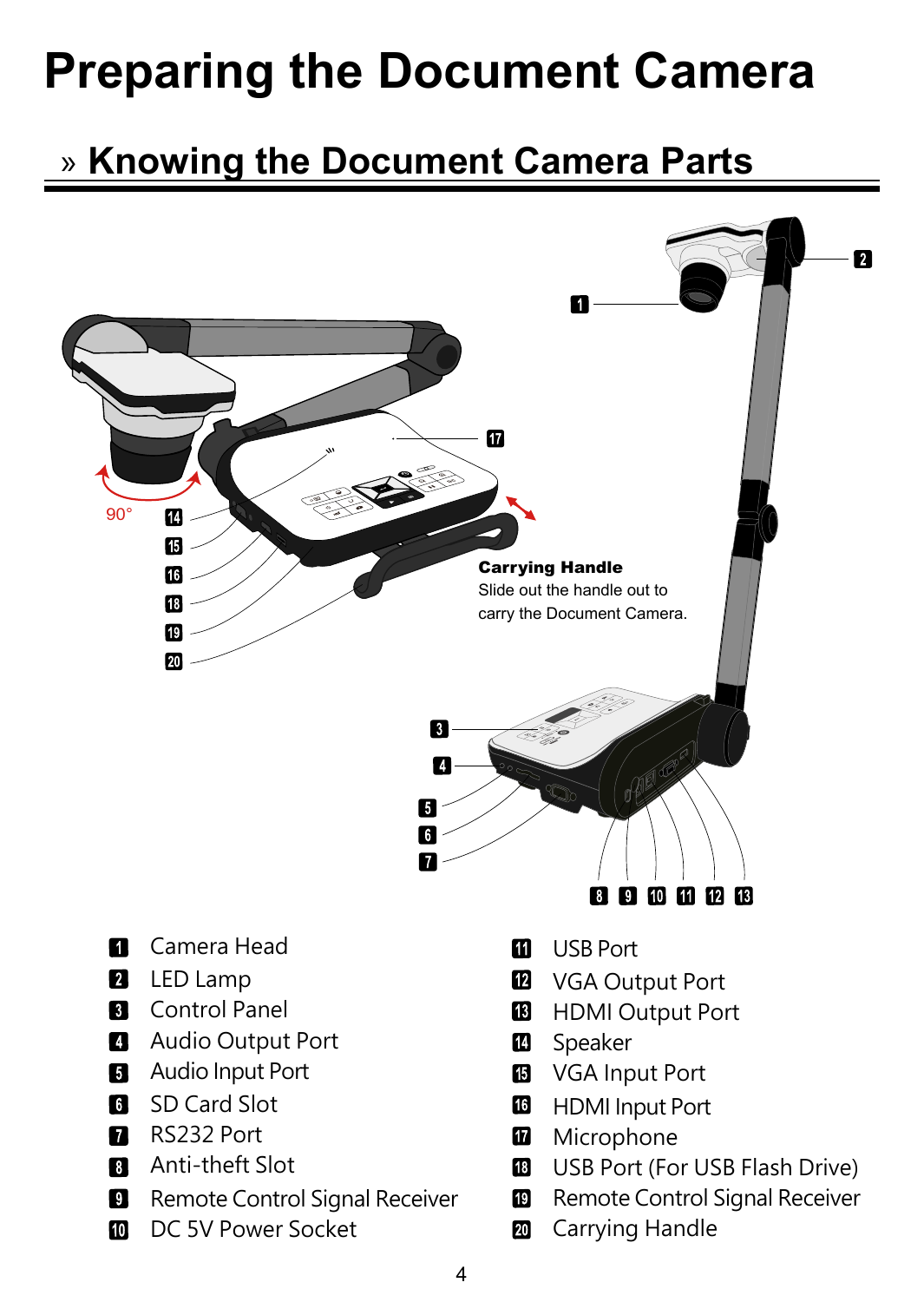# » **Control Panel**



|      | Button IFunction                                                         |
|------|--------------------------------------------------------------------------|
| ധ    | Power on/off                                                             |
|      | Invert image 180°                                                        |
|      | "Freeze" the current image or<br>"Pause" the clip while playing<br>video |
| TO T | Capture a still image                                                    |
| 圁    | Show or hide Menu                                                        |
|      | Direction button                                                         |
|      | Zoom out                                                                 |
|      | Zoom in                                                                  |
|      | One-time auto focus                                                      |

|    | Button Function                                                            |
|----|----------------------------------------------------------------------------|
| PC | Pass the signal from PC                                                    |
|    | Show/hide brightness adjustment<br>bar.                                    |
|    | Turn on/off the LED lamp and<br>adjust the brightness.                     |
|    | Record a video clip                                                        |
|    | Enter playback mode to display<br>recorded still images and video<br>clips |
|    | Cutput switch                                                              |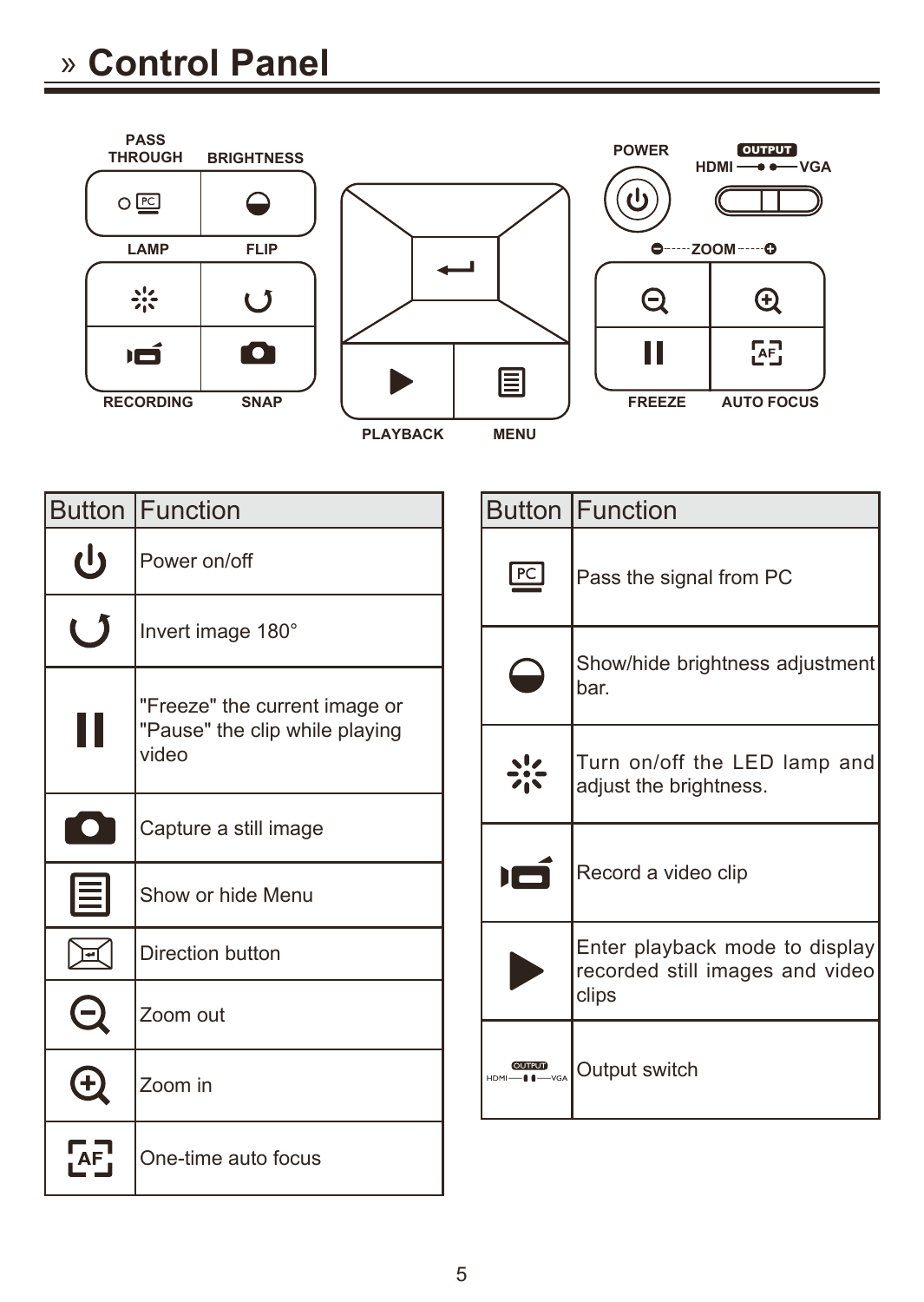# » **Remote Control**

|                                                             | <b>Button Function</b>                                            |
|-------------------------------------------------------------|-------------------------------------------------------------------|
|                                                             | <b>Brightness hotkey</b>                                          |
|                                                             | Power on / off                                                    |
|                                                             | Freeze current image.<br>* Pause the clip while playing<br>videos |
| <b>ICON</b>                                                 | Show or hide on-screen icons                                      |
| 目                                                           | To show or hide OSD menu                                          |
|                                                             | Playback mode to display<br>recorded pictures and video clips     |
| ( 3                                                         | Invert image 180°                                                 |
|                                                             | Select and adjust                                                 |
| юí                                                          | Record a video clip                                               |
|                                                             | Capture a still image                                             |
| $\mathop{\mathsf{Q}}\nolimits/\mathop{\mathsf{Q}}\nolimits$ | Zoom out / Zoom in                                                |
| Æ                                                           | One-shot auto focus                                               |
| 2                                                           | Use the level bar to adjust the<br>focus manually                 |
|                                                             | 2X or 4X digital zoom                                             |
|                                                             | Highlight function on / off                                       |
|                                                             | Mask function on / off                                            |
| ی∙چ                                                         | Macro / Normal switch                                             |



|                    | <b>Button Function</b>                                                                                                   |
|--------------------|--------------------------------------------------------------------------------------------------------------------------|
|                    | Adjust highlighted / masked area<br>size                                                                                 |
|                    | Set color for highlighted / masked<br>area                                                                               |
| ٠<br><b>VOLUME</b> | Increase / decrease the sound<br>volume.                                                                                 |
|                    | Picture in Picture function on / off<br>*For displaying a still image as<br>an insert while displaying another<br>image. |

 **Infrared remote control can only be used in proximity to the unit.** 

 $\bullet$  Remove the battery cover and load the batteries into the battery compartment cor**rectly according to the "+" and "-" symbols.** 

 $\bullet$  Be sure to use two AAA batteries. Do not use new and old batteries or different bat**tery types together.**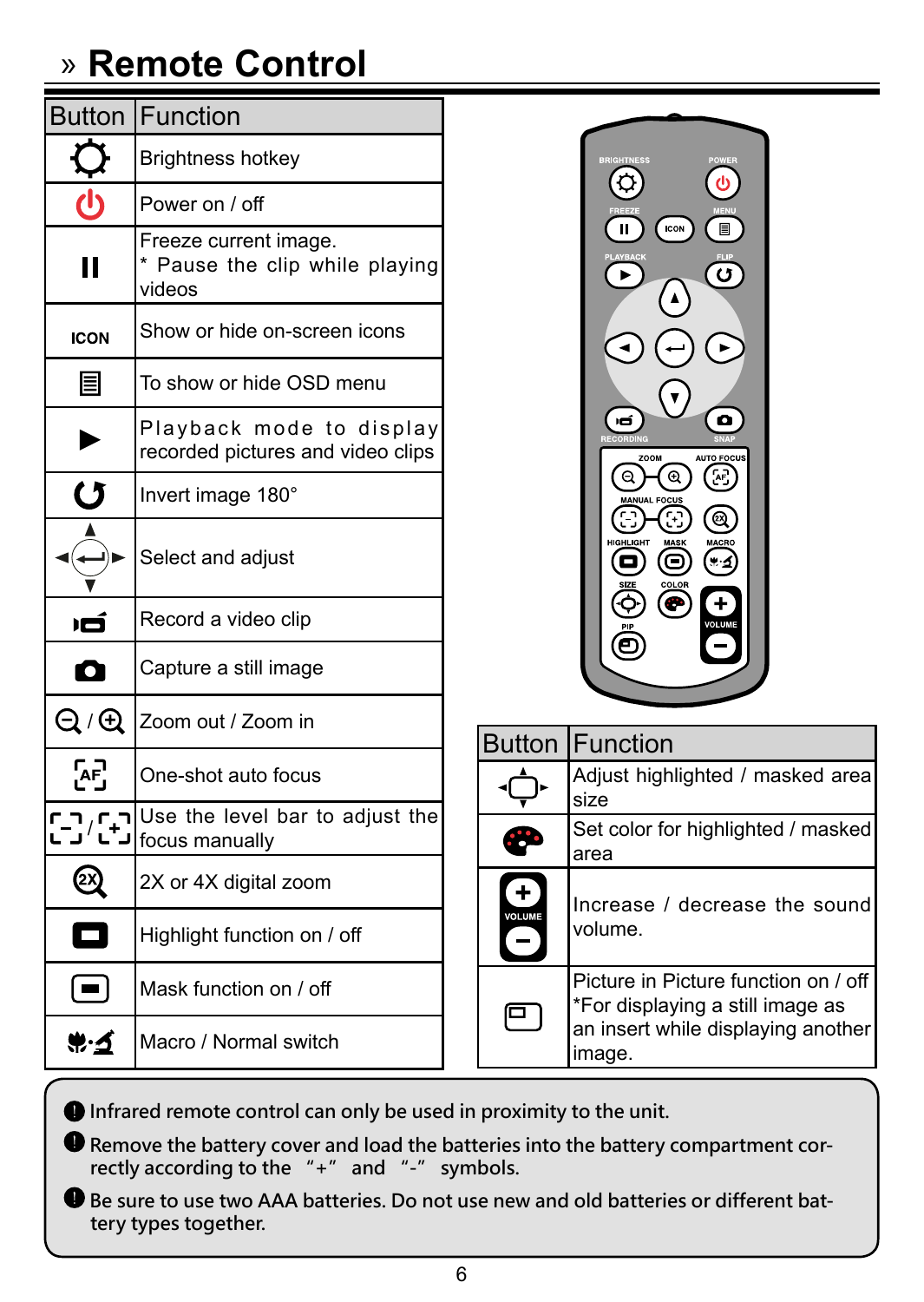

#### **• Camera Head**

Roll the lens rotator to rotate image 90°.

### **• Illumination Lamp**

If you are in a dark environment, please turn the LED lamp on to get better exposure.

- 1. Press the LED lamp button  $($   $\upbeta$   $)$  on the base to turn on/off the LED lamp.
- 2. Adjust the brightness by pressing the lamp button  $(B)$



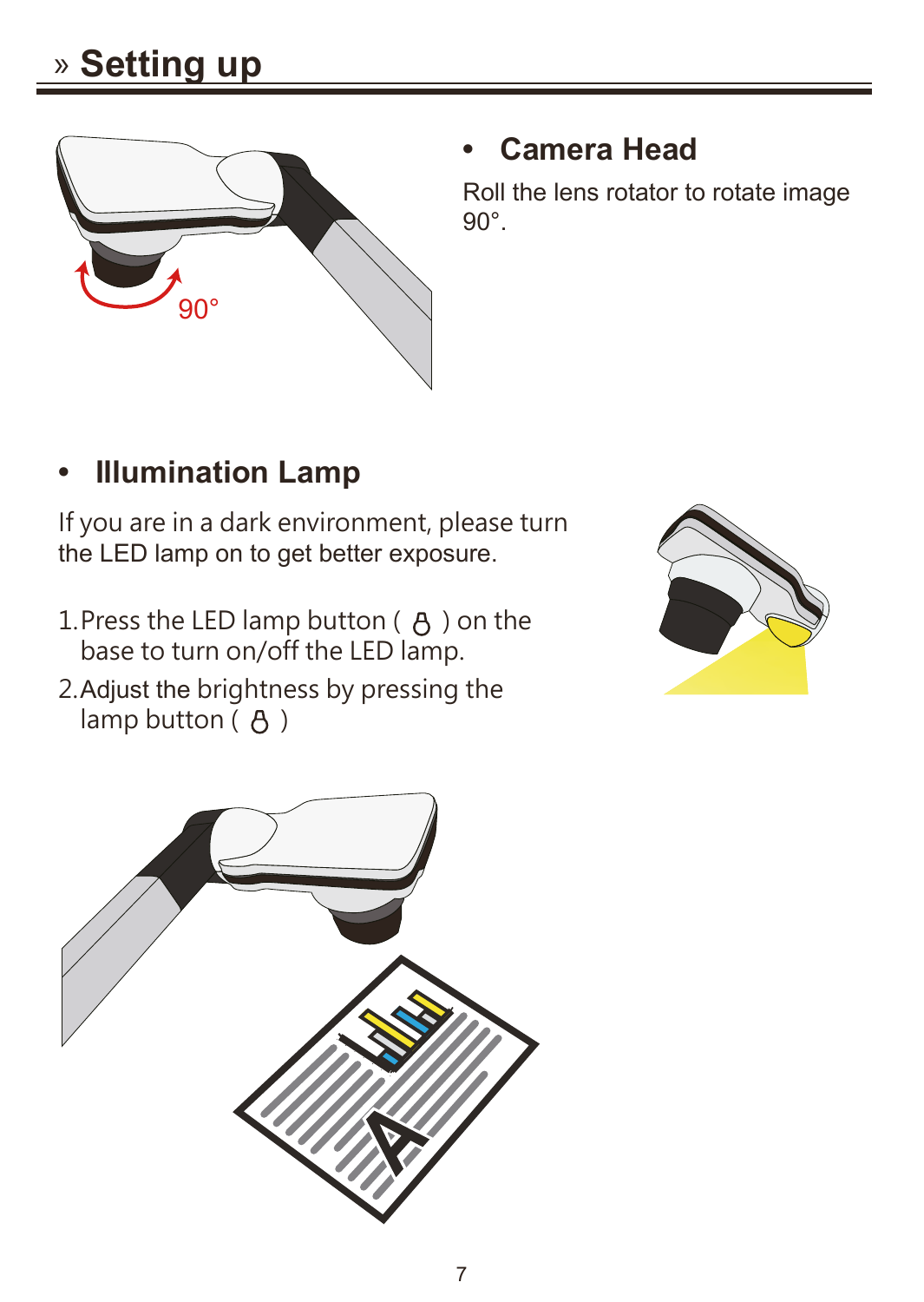#### **• Menu options in Preview Mode**

| Name                 | Icon        | Option                      | <b>Description</b>                                                                                                                                    |
|----------------------|-------------|-----------------------------|-------------------------------------------------------------------------------------------------------------------------------------------------------|
| <b>Brightness</b>    |             |                             | Use the Right / Left buttons to make<br>the image brighter / darker                                                                                   |
|                      |             | Graphic                     | To improve the tint of color-based<br>subjects such as pictures or figures.                                                                           |
|                      | ADS         | Text                        | The function is designed especially for<br>text-based documents to which can<br>be enhanced white and black subjects<br>such as characters and lines. |
| Effect               | - Pó        | B&W                         | To output a black & white camera<br>image. To make the image easier to<br>view, select this when shooting black &<br>white documents etc.             |
|                      | <b>Tara</b> | Negative                    | To output a negative image.                                                                                                                           |
|                      | AWB         | Auto                        |                                                                                                                                                       |
| <b>White Balance</b> | H           | Fluorescent                 | There are various modes (Auto,<br>Flurescent, Tungsten and Custom)                                                                                    |
|                      | Q.          | Tungsten                    | for users to choose and fit in different<br>surroundings.                                                                                             |
|                      |             | Custom                      |                                                                                                                                                       |
| Quick Zoom           | $\odot$     | 2X/4X                       | Set the quick zoom to 2X or 4X.                                                                                                                       |
|                      |             | Normal                      | Select standard mode for focus<br>distance from 25cm to infinite.                                                                                     |
| Macro                |             | Macro /<br>Microscope       | Select Macro/Microscope mode to<br>take close-ups or while connecting to<br>a microscope.                                                             |
| Image Size           | 8M          | 0.8M / 2M / 5M / 8M<br>/13M | Select the desired still image<br>resolution.                                                                                                         |
| Video Mode           | HQ          | <b>High Quality</b>         |                                                                                                                                                       |
|                      | <b>HFR</b>  | High Frame Rate             | Select the desired video quality.                                                                                                                     |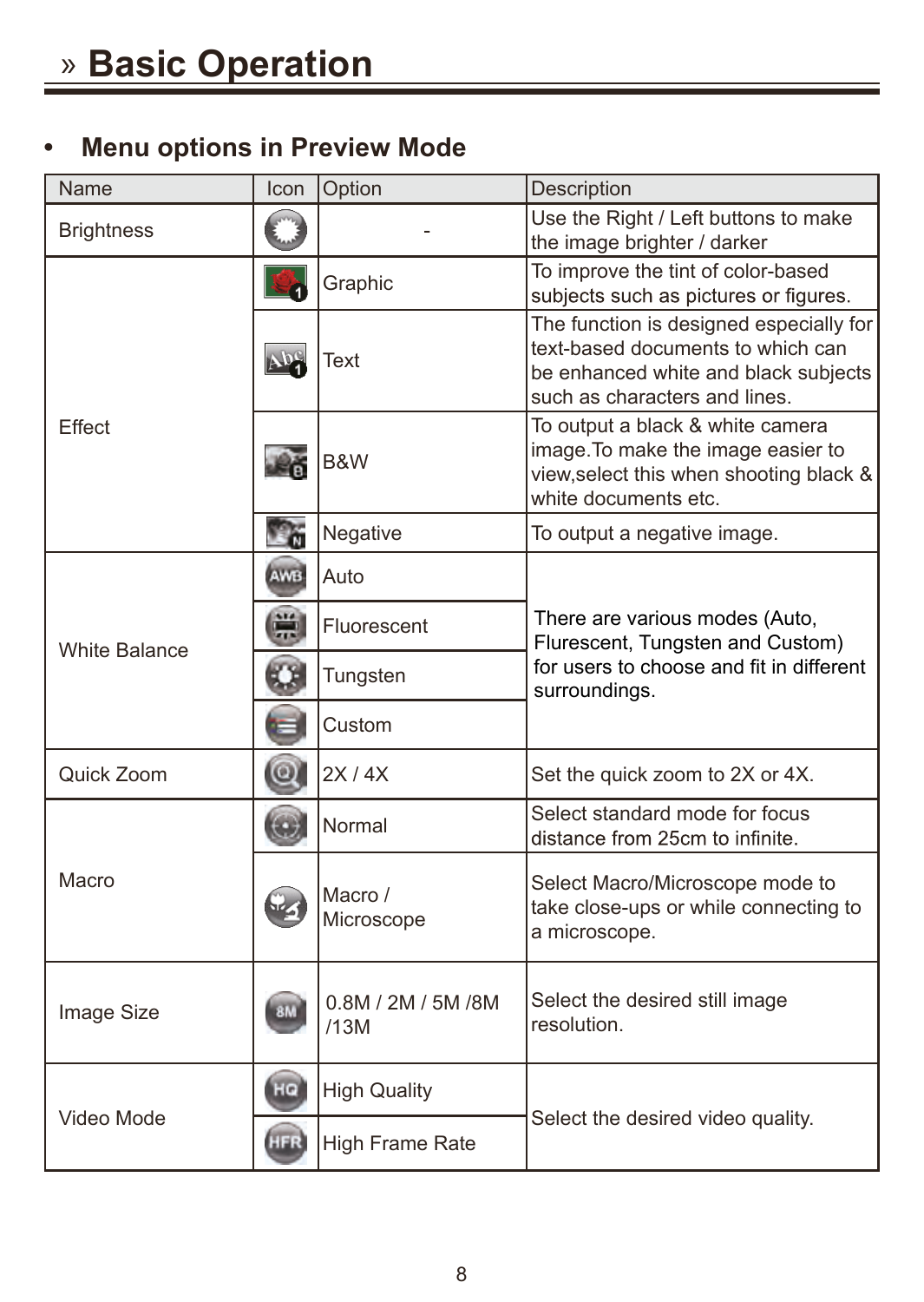| Setting               |                           |                                                       |                                                                                                                                    |
|-----------------------|---------------------------|-------------------------------------------------------|------------------------------------------------------------------------------------------------------------------------------------|
| Beep                  | $\bar{ }$ D)              | On / Off                                              | Enable / disable beep sound                                                                                                        |
| Flicker               | $\frac{50}{60}$           | 50Hz / 60Hz                                           | Set flicker frequency to 50Hz or<br>60Hz. The flicker setting is based on<br>the frequency standard of your local<br>power supply. |
|                       |                           | <b>Disk</b>                                           | Select "Disk" to enter Mass storage<br>Mode                                                                                        |
| <b>USB Connection</b> |                           | PC cam                                                | Select "PC Cam" to enter PC Cam<br>Mode                                                                                            |
|                       |                           | Off                                                   | Disable USB function                                                                                                               |
| <b>HDMI Out</b>       | HOMI                      | DC552:<br>720P / 1080P<br>DC556:<br>720P / 1080P / 4K | Select output resolution                                                                                                           |
| VGA Out               | VGA                       | <b>XGA / UXGA / 720P /</b><br><b>WXGA</b>             | Select output resolution                                                                                                           |
| Language              | $\mathbf{A}^{\mathbf{b}}$ |                                                       | Allows you select the language used<br>for OSD                                                                                     |
| Clock                 |                           |                                                       | Set date and time                                                                                                                  |
| Format                | Œ                         | No / Yes                                              | Format the storage medium. Note that<br>all files stored in the medium will be<br>gone.                                            |
| Reset default         | <b>RESET</b>              | No / Yes                                              | Restore factory defaults. Note that<br>your current settings will disappear.                                                       |

### **• Menu options in Playback Mode**

| Function   | Icon        | Option   | Description                                                                         |
|------------|-------------|----------|-------------------------------------------------------------------------------------|
| File Info  | <b>INFO</b> |          | View the file's title, saved date and<br>time, size<br>and the length of recording. |
| Slide show |             | On / Off | Start a slide show with selected<br>interval time.                                  |
| Volume     |             |          | Use the Right / Left buttons to adjust<br>volume                                    |
| Delete one | Ý.          | Yes / No | Delete current file.                                                                |
| Delete all | <b>SAI</b>  | Yes / No | Delete all images stored in the<br>memory.                                          |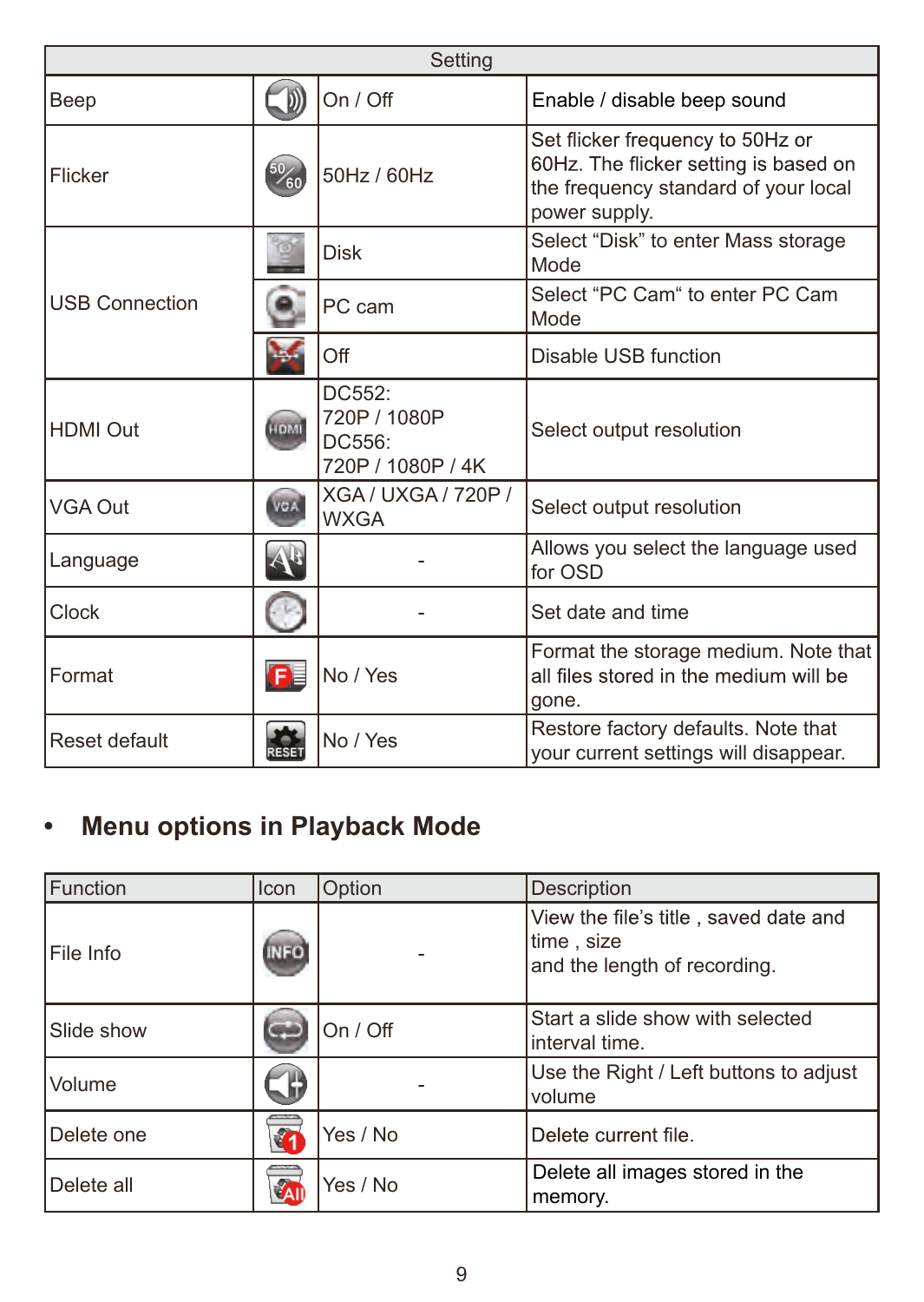### **• Adjusting the brightness**

- 1. Press BRIGHTNESS button on the control panel ( $\bigodot$ ) or remote control  $($  $\bigcap$ ).
- 2. Use ( $\triangleleft$  or  $\triangleright$ ) buttons to increase or decrease the brighness level.

### **• Zoom Function**

1. Use the Zoom button ( $\bigoplus$  / $\bigodot$ ) to zoom in or zoom out the screen.

### **• Adjusting the focus**

• Automatic focus

Press AF button ( $[AF]$ ) to do a one-time auto focus.

This function provides a one-shot auto focus.

• Manual focus

Use the manual focus buttons ( $\begin{bmatrix} -1 \\ -1 \end{bmatrix}$ ) on remote control to finetune the focus

#### **• Anti-glare**

Anti-glare sheet is a transparent plastic that is overlaid on top of shiny object or glossy surface to reduce the glare.

To use, simply place the anti-glare sheet on top of shiny object to glossy surface such as magazines to reduce light reflection.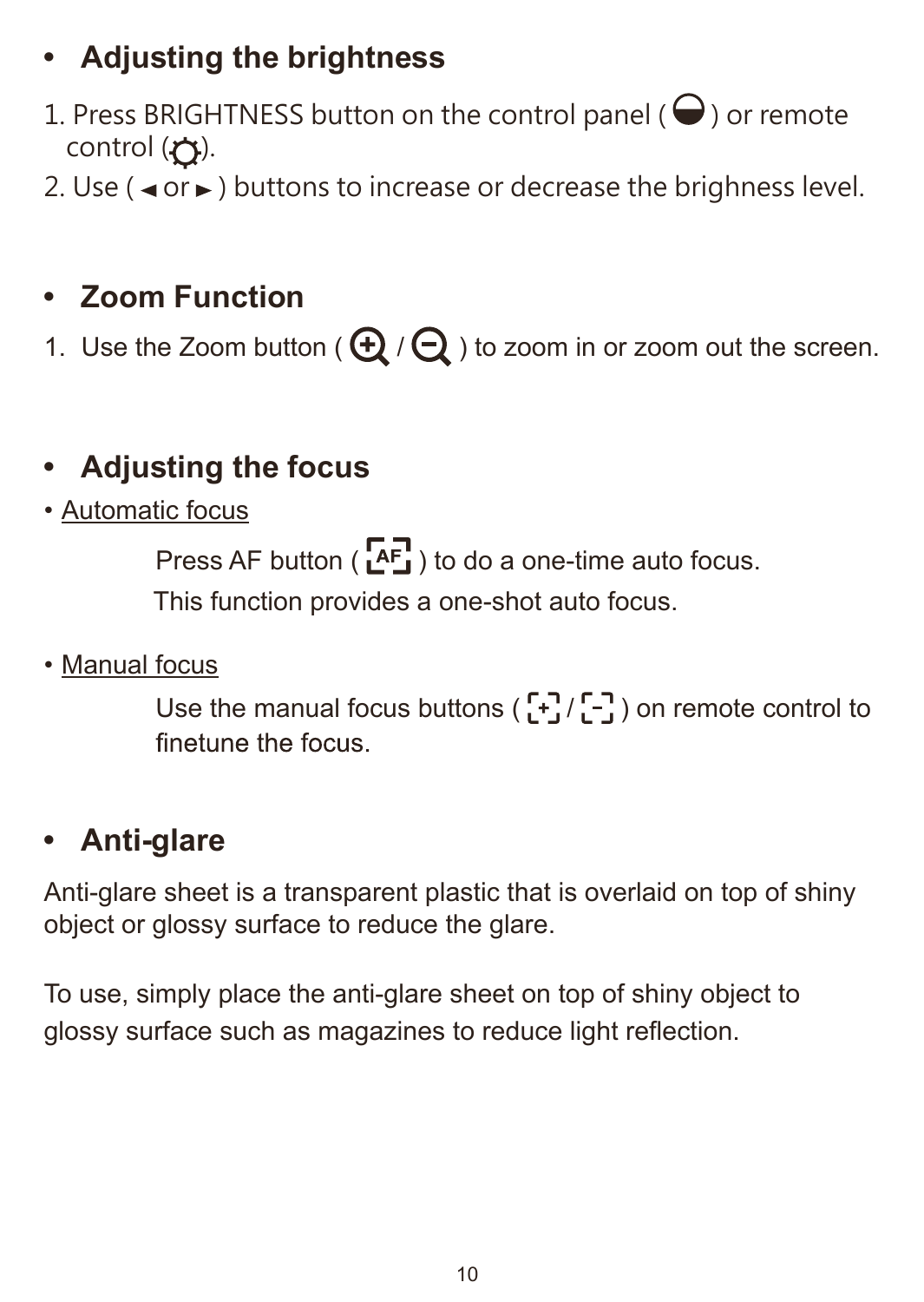### • **Inserting and Ejecting a SD / SDHC card (Not supplied)**

- 1. Insert a memory card (SD/SDHC) into the SD slot on the document camera.
- 2. When the card is inserted successfully, the icon  $\begin{pmatrix} 1 & 1 \end{pmatrix}$  will appear on screen and the internal memory will become inaccessible.
- 3. To remove the card, push the card to release it and then pull it out gently.

### • **Inserting a USB flash drive (Not supplied)**

- 1. Insert a USB flash drive into the USB port on the document camera.
- 2. When USB the flash drive is inserted successfully, the icon ( $\Box$ ) will appear on screen and the internal memory or memory card will become inaccessible.

 When using a new memory card or USB flash drive, you are recommended to format it with the device. Do not turn off the device while formatting the SD card or USB flash drive.

Even if your memory card or USB flash drive has been formatted on other devices, you may have to reformat it with the device.

If no external storage devices are connected, all files will be saved in the built-in memory.

### **• Recording a video clip / Taking a still picture**

- 1. Set the capture or record resolution.
- 2. Choose the focus mode according to distance to object: Normal mode for 3cm to  $\infty$  @1X; 30cm to  $\infty$  @17X. Macro mode ( $\bullet$ ) or ( $\bullet \bullet$ )( $\bullet$ ) for 3cm to ∞. Use the Zoom button ( $\bullet$ ) /  $\ominus$ ) to zoom in or zoom from the screen.
- 3. Press the Recording button ( $\bullet$ ) to start recording and press it again to stop recording

| Output Switch | <b>Resolution Setting</b> | Recording resolution | Model         |  |
|---------------|---------------------------|----------------------|---------------|--|
|               | XGA                       | 1024 x 768           | DC552 / DC556 |  |
| VGA           | <b>UXGA</b>               |                      |               |  |
|               | 720P                      | 1280 x 720           |               |  |
|               | <b>WXGA</b>               | 1280 x 800           |               |  |
|               | 720P                      | 1280 x 720           | DC552 / DC556 |  |
| <b>HDMI</b>   | 1080P                     | 1920 x 1080          |               |  |
|               | 4К                        | 1920 x 1080          | <b>DC556</b>  |  |

4. Press the Snap button  $\left( \bigcirc \right)$  to take a still picture.

#### **• Playback**

- 1. Press PLAYBACK button ( $\blacktriangleright$ )
- 2. The last recorded picture or video clip will play.
- 3. Use Up /Down button to choose files.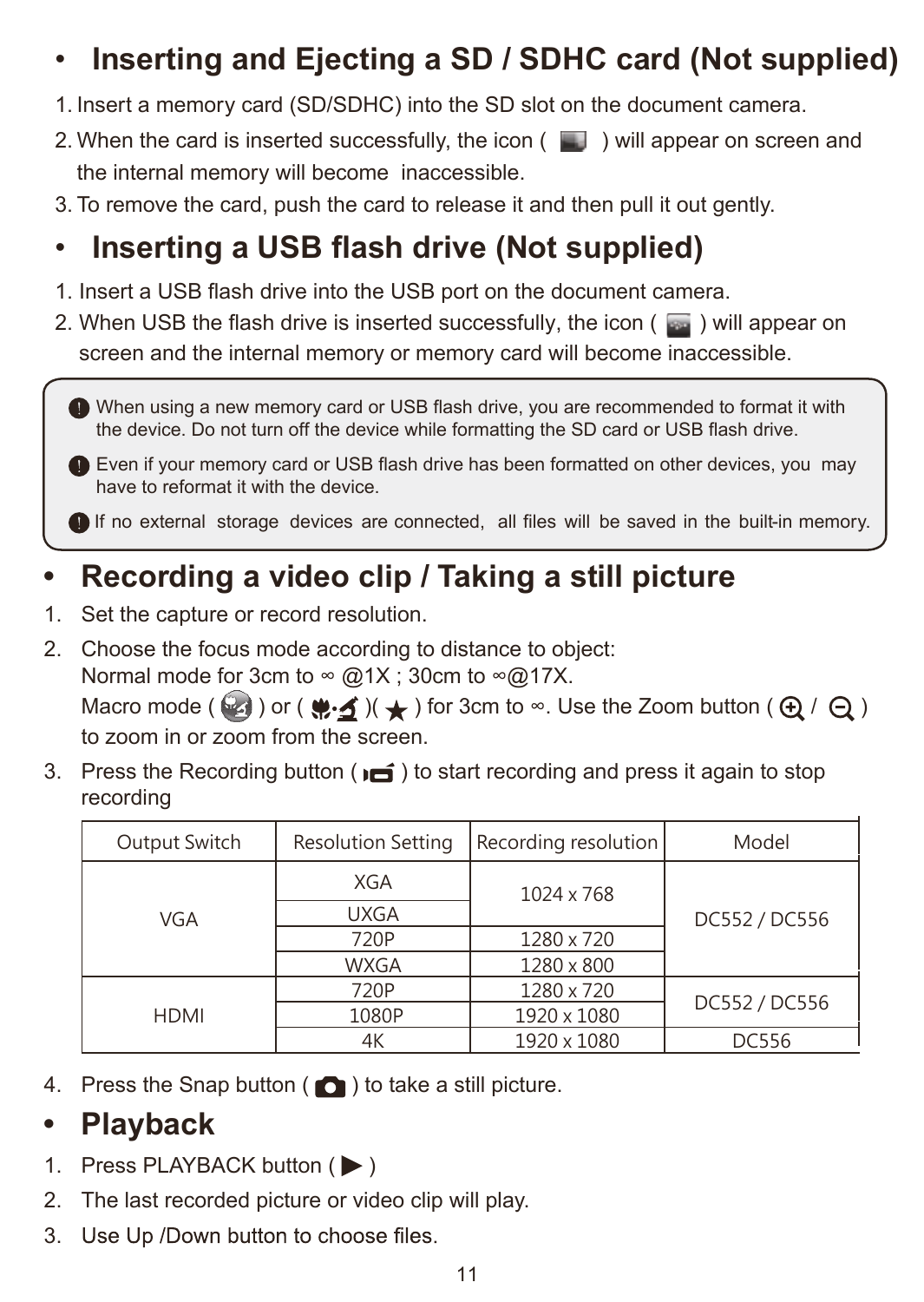# Making the Connections



## **Step 1 / Plugging in the Power Outlet**

Use power adapter to connect DC IN connector on the product to a standard 100V~240V AC power outlet.

 $\bullet$  The type of power adapter is depends on your country / region.

## **Step 2 / Output Resolution and Aspect Ratio.**

Various output resolutions are available depending on the output and aspect ratio setting. Please refer to the table listed below :

| Output      | Aspect-Ratio | Resolution  | Vertical Frequency | Model         |
|-------------|--------------|-------------|--------------------|---------------|
|             | 4:3          | 1024 x 768  | 60 Hz              | DC552 / DC556 |
| VGA         |              | 1600 x 1200 |                    |               |
|             | 16:9         | 1280 x 720  |                    |               |
|             |              | 1280 x 800  |                    |               |
|             |              | 1280 x 720  | 60 Hz              | DC552 / DC556 |
| <b>HDMI</b> | 16:9         | 1920 x 1080 |                    |               |
|             |              |             | 30 Hz              | <b>DC556</b>  |

\*Document camera will downgrade the output resolution automatically when the connected display device doesn't support such higher resolution.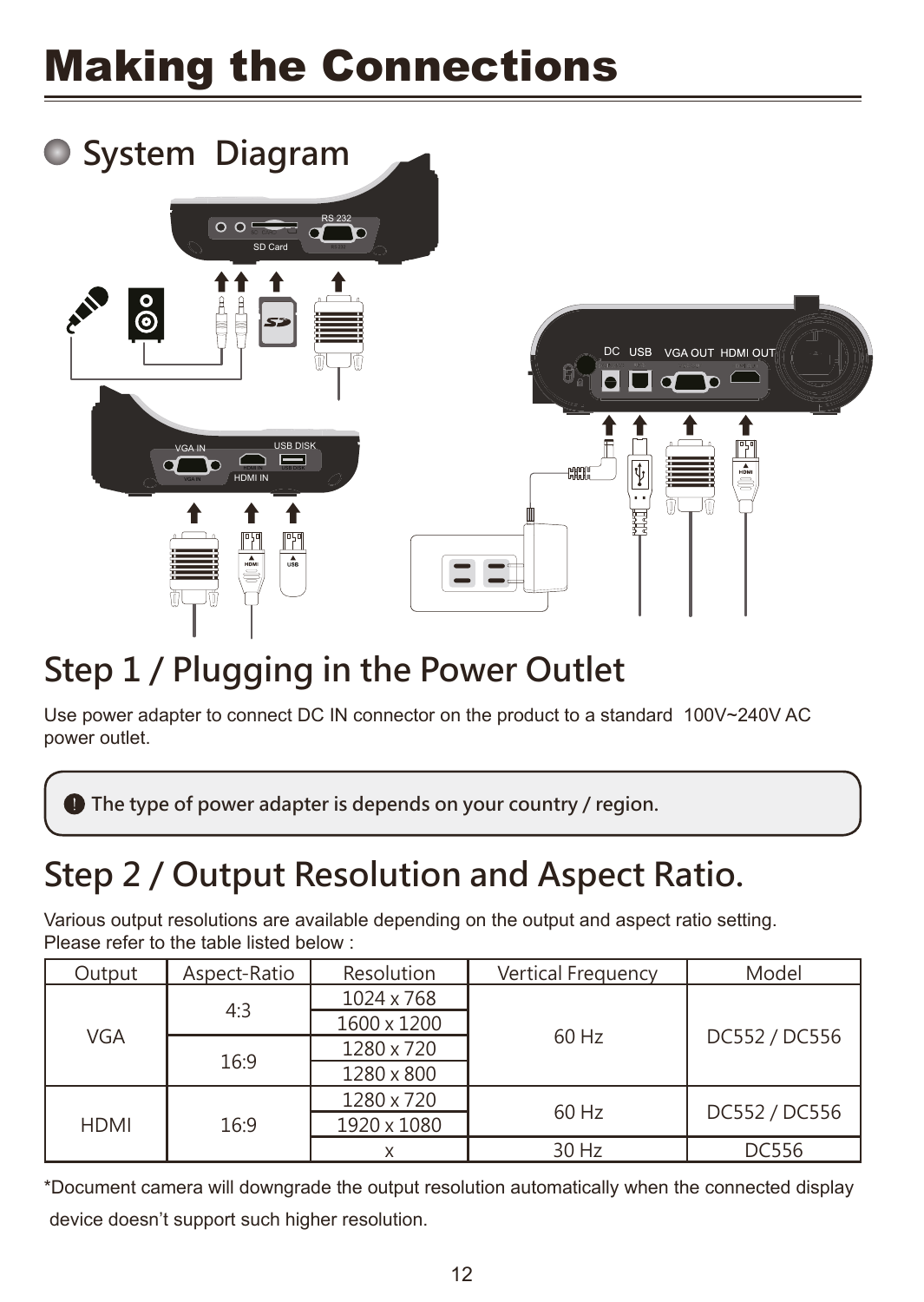# **Step 3 / Connecting with Components**



#### **• Connect via VGA OUTPUT**

To display images, you can use VGA cable to connect to your television's RGB port via the VGA OUT connector.

### **• Connect via HDMI OUTPUT**

To display images, you can use HDMI cable to connect to your HD monitor's HDMI port via the HDMI OUT connector.

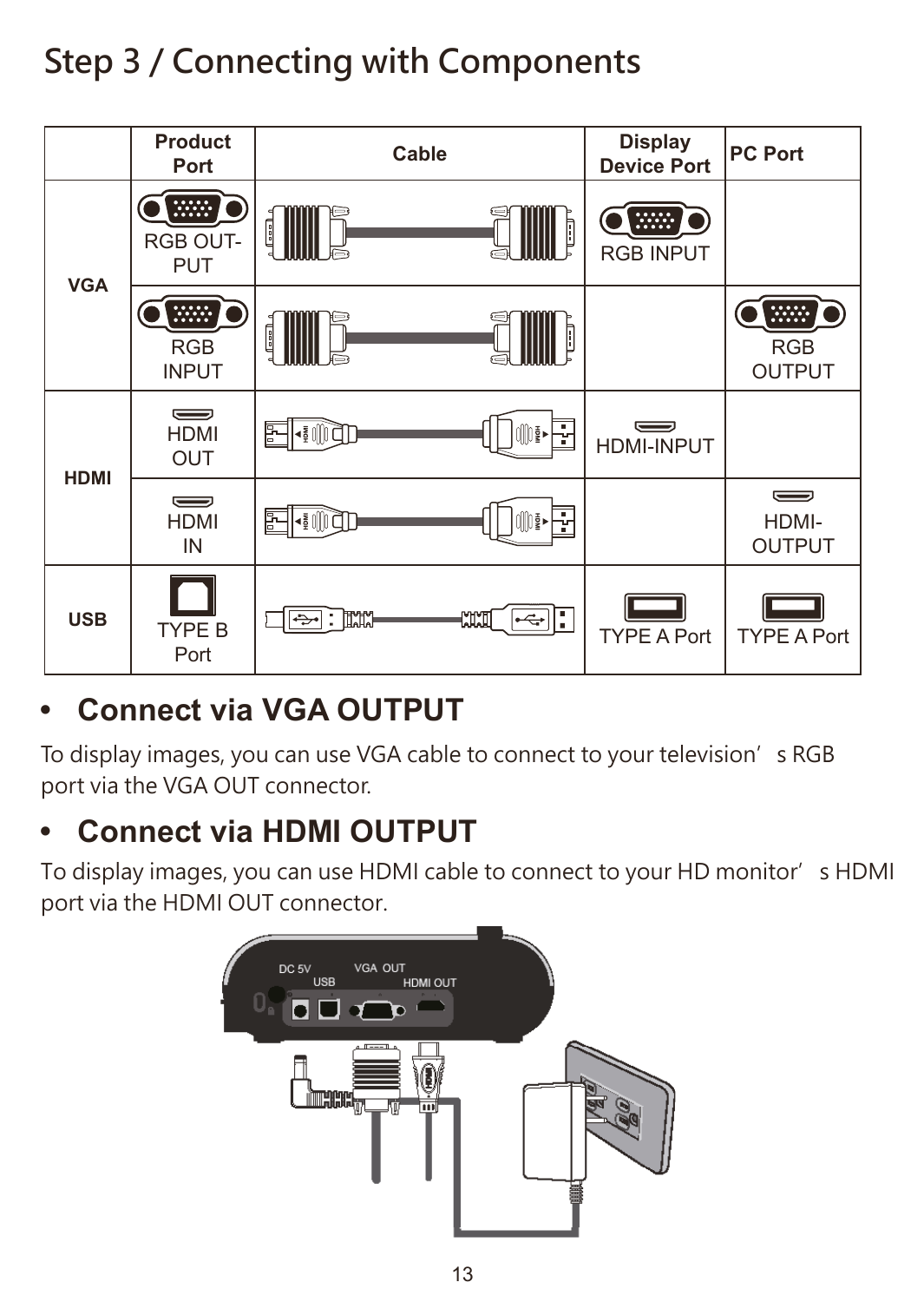#### **• Connect via USB**

Press MENU ( $\textcircled{1}$ ) button  $\rightarrow$  select "USB Connect". Choose "Disk" to connect mass storage. Choose "PC Cam" to use as a PC-Cam.

#### • Copying files to your computer

Please notice that the video clips are recorded in MOV format and are compiled as CLIPxxxx.mov (xxxx are four serial numbers). Before viewing these videos on your PC, you may need to install some media programs.

- 1. Turn on the document camera.
- 2. Connect the product to your computer with USB cable.
- 3. Press MENU ( $\equiv$ ) → select "USB Connect " → choose "Disk ". The built-in memory or external memory will be detected.

Then, You can view the image data on a SD card on the PC's viewer software or simply cut/copy and paste the file to your PC.

**The USB flash drive can't be read in the disk mode, please insert the USB flash drive directly to your computer to read the image data.**

#### **• Using product as a PC cam**

1. Connect the product to your computer.

Turn on your computer, then connect the accessory USB cable to the USB port of your computer.

Make sure the connector and the port are aligned correctly.

Switch to PC Cam mode.

Connect the other end of the USB cable to the main unit. Power on press MENU ( $\blacksquare$ ) → Setting → select USB Connect → select PC Cam  $(\bigcirc$  ) and press OK button to confirm.

2. Launch PC Camera

After the product is correctly connected to and detected by your PC, you are ready to use PC Camera function.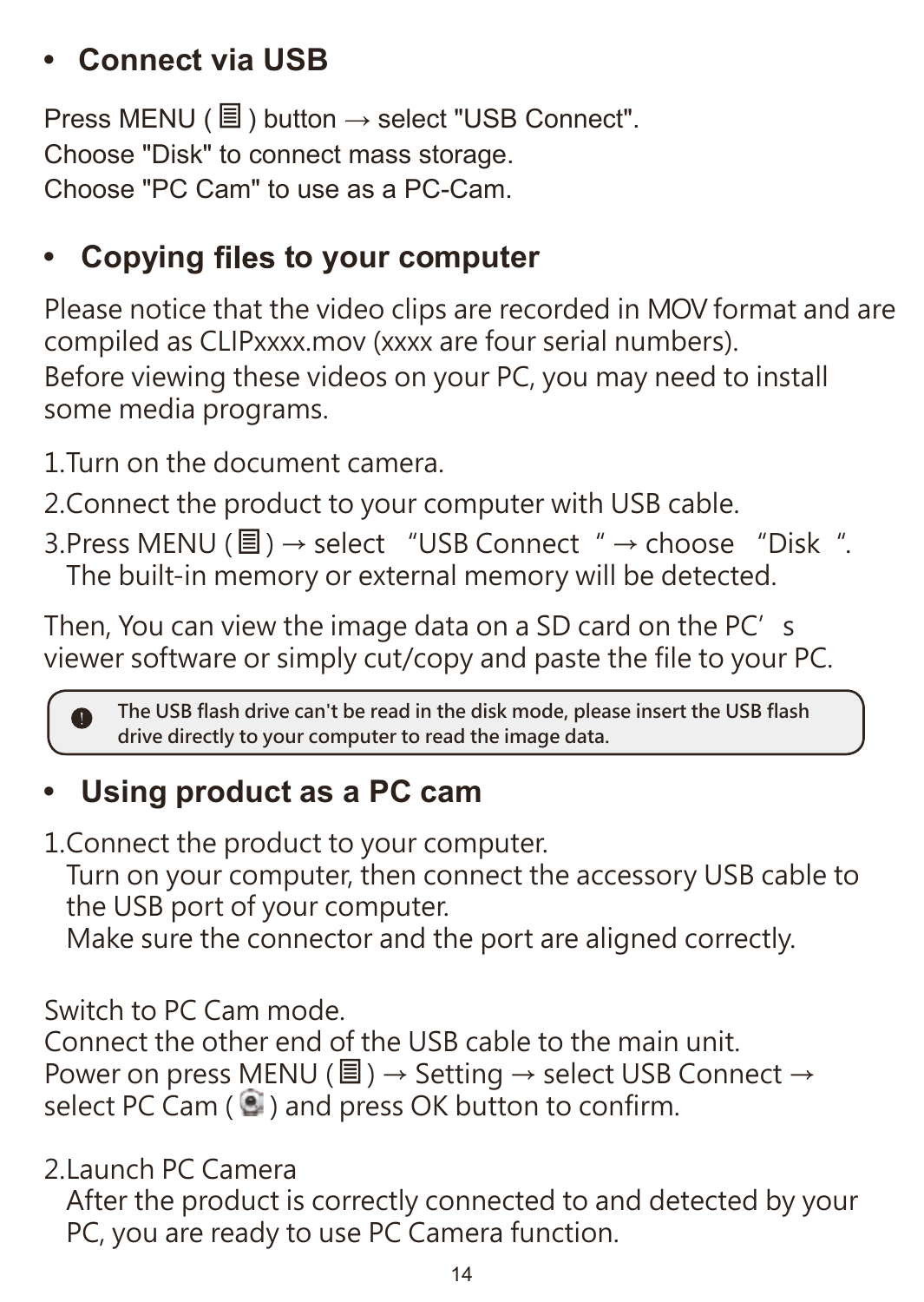## **• Passthrough Function**

To display computer image, press PASSTHROUGH button ( $[Fe]$ ) on the control panel.

For laptop to output display mode, use the keyboard command  $(Fn + \Box)$  to swtich between the display modes. For different command, please refer to your laptop manual.

The signal is only pass through from VGA IN port to VGA OUT port or HDMI In port to HDMI Out port on document camera.

Please connect an output device to display the image on computer.



 $\bullet$  For laptop to output display mode, use the keyboard command (Fn +  $\square \blacksquare$ ) to **switch between the display modes. For different command, please refer to your laptop manual.**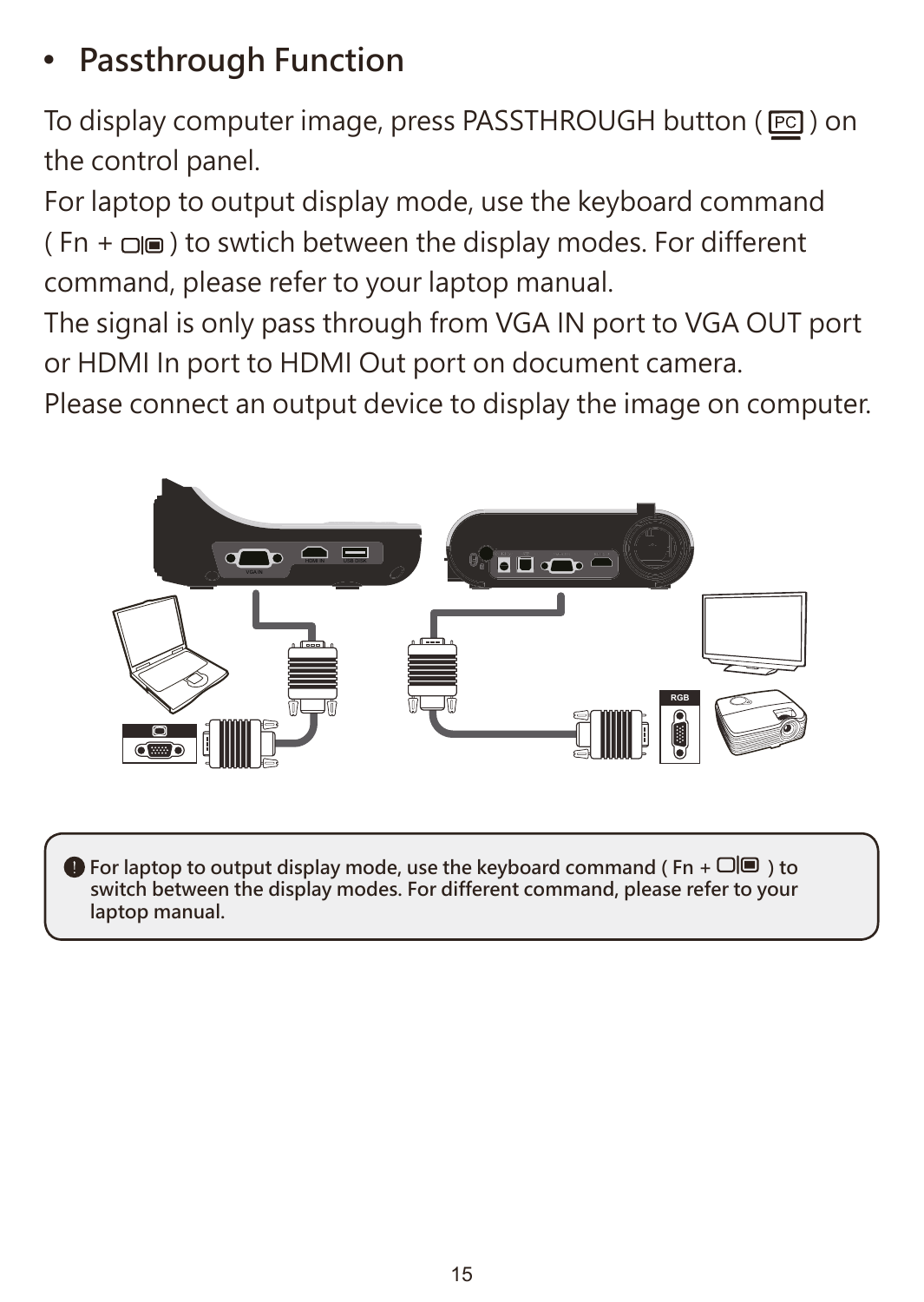## **• Highlight function**

- 1. Use the Highlight display to draw attention to a particular section of the output image.
- 2. Press the Highlight button (  $\Box$  ) on the remote control, and use the direction buttons to move the highlighted area.

#### **• Mask function**

- 1. You can mask a section of the output image.
- 2. Press the Mask button  $(\blacksquare)$  on the remote control, and use the direction buttons to move the masked area.





 $\bigcirc$  Press the Size button ( $\bigcirc$  ) on the remote control, and use the direction buttons to **adjust the highlighted / masked size.**

**O** Press the Color button ( $\bullet$  ) on the remote control, and use the direction buttons to **adjust the color of highlighted / masked area.**

### **• PIP (Picture in Picture) function**

- 1. Press the PIP button  $(\Box)$  to display an around quarter-size still image on a live display.
- 2. Use the left or right button to move the still image to the top left and bottom left.
- 3. Use the up / down button to change the shift between still images.

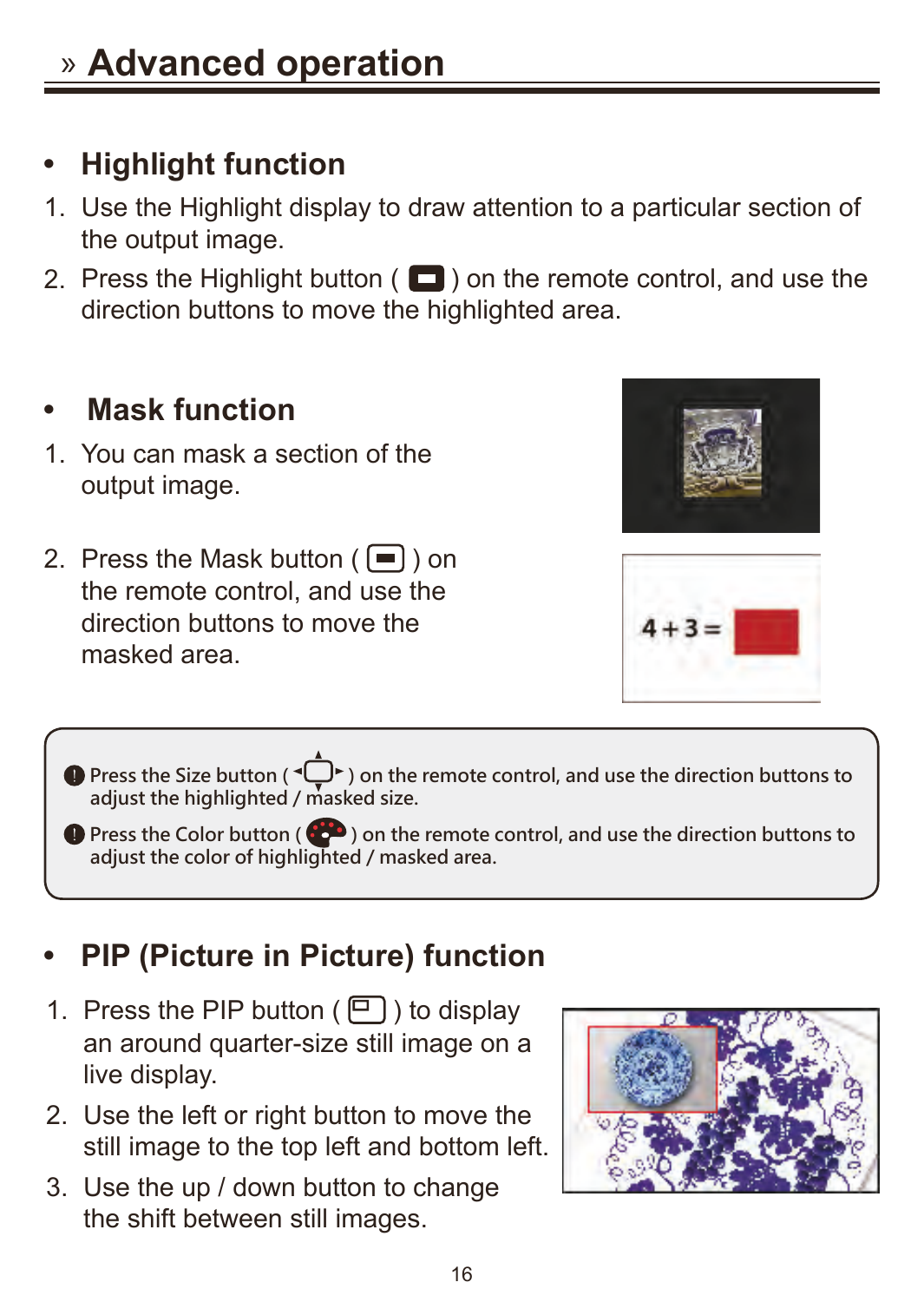### **• Connect to a microscope**

Connect to a microscope enables you to examine microscopic objects on a big screen.

- 1. Adjust the microscope and focus objects.
- 2. Choose an appropriate microscope adapter.
- 3. Microscope adapter accessories are applicable to Ø28mm,Ø31mm, Ø33mm, and Ø34mm eyepieces.



- 4. Mount the microscope adapter onto the Lens.
- 5. Switch the focus mode to Macro. Press MENU (目)--> select Focus ( $\bigcirc$ ) -->select Macro or press Macro button ( $\bigcirc$  )( $\bigstar$ ) on remote

controller.



6. Connect the lens with microscope adapter to the microscope.

**If the image is not clear, please adjust the focus of microcope.**

 $\bullet$  Press the AF button ( $\overline{A}F$ ) or use the manual focus button on remote control to **fine-tune the focus.**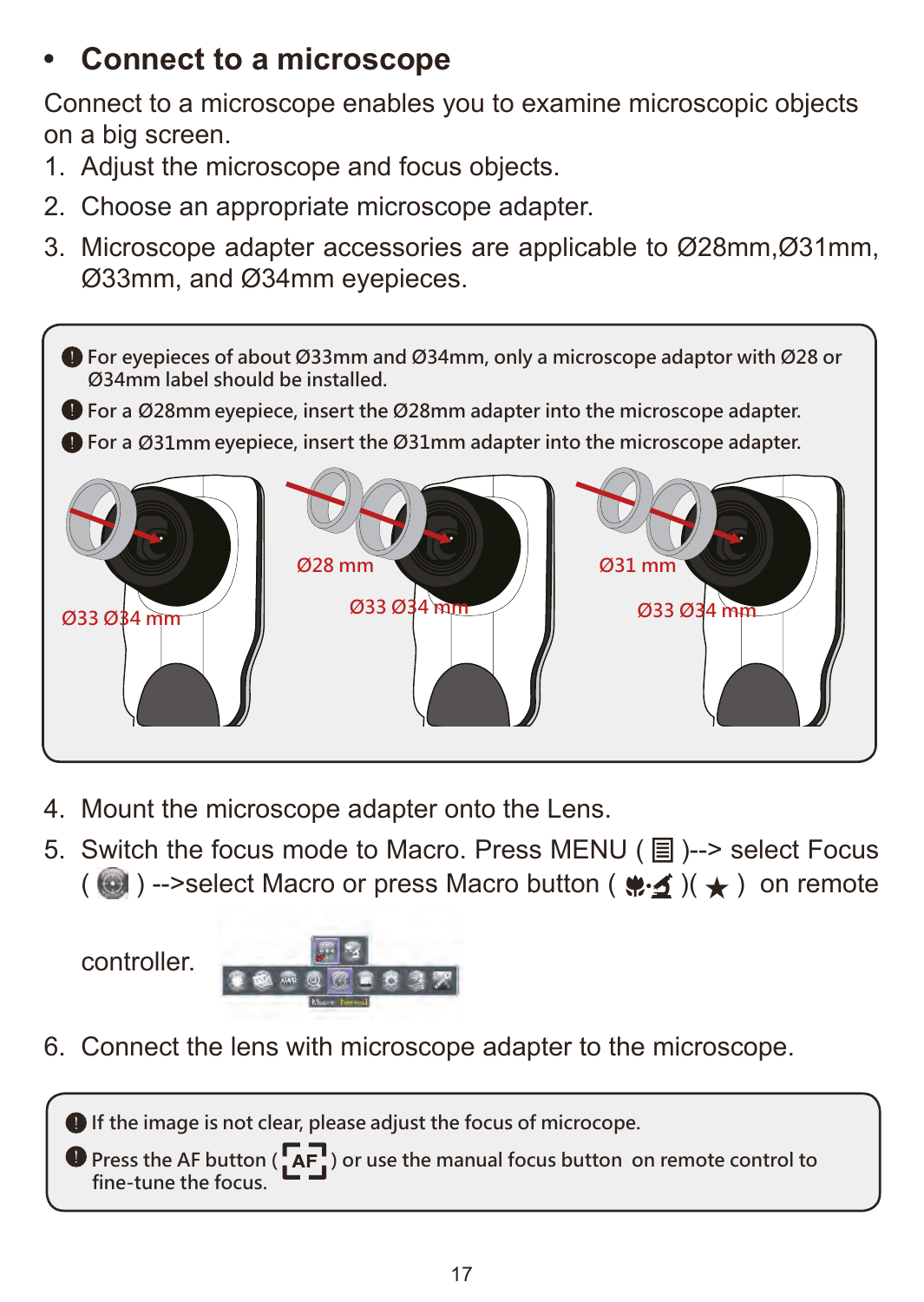1. Power off the product by long pressing below button.



3. Fold the camera head and arms in the way shown in the figure.

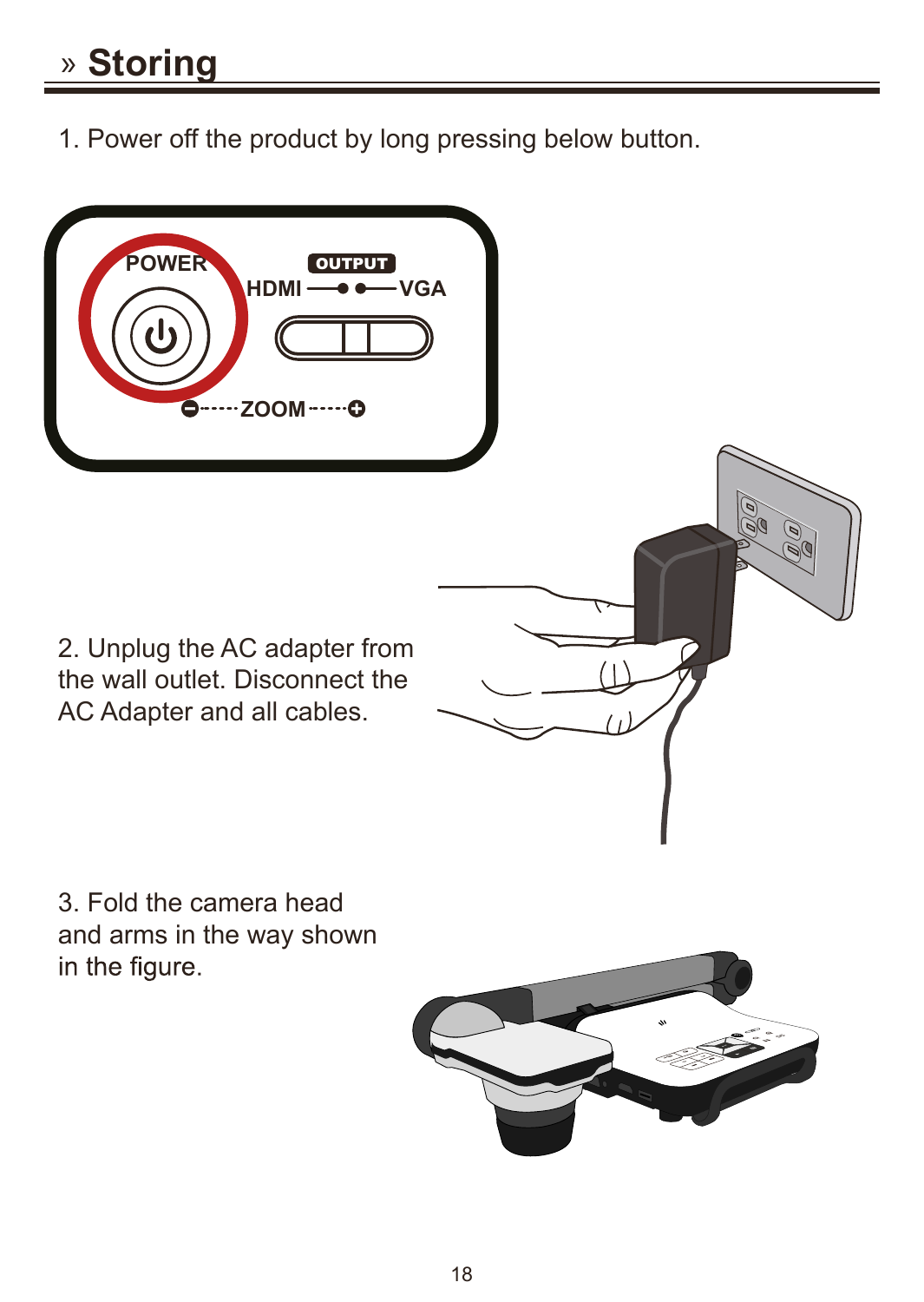| Problem                                  | Cause                                                                                         | Solution                                                                                              |
|------------------------------------------|-----------------------------------------------------------------------------------------------|-------------------------------------------------------------------------------------------------------|
| Cannot power on<br>normally.             | The AC adapter is not<br>correctly connected to the<br>wall outlet or the document<br>camera. | Re-connect one end of the AC adapter<br>to the document camera and the other<br>end to a wall outlet. |
| Cannot take pictures<br>and video clips. | Out of memory.                                                                                | Free some space from the<br>SD / MMC card or the internal<br>memory.                                  |
|                                          | Using a "protected" SD card.                                                                  | Set the SD card to be writ-<br>ten in.                                                                |
| No image output after<br>connecting.     | The document camera is not<br>correctly connected to the<br>external device.                  | Re-connect all related cables with the<br>external device correctly.                                  |
|                                          | Incorrect input type of display<br>output device.                                             | Set up correct input type of display<br>output device.                                                |
|                                          | Incorrect output switch setting<br>for display device.                                        | Switch output switch to correct mode.                                                                 |
|                                          | PC pass through button<br>indicator is on.                                                    | Press $[PC]$ pass through button to<br>turn off the function.                                         |
| The image is fuzzy.                      | Probably the distance of<br>object is too close to the lens.                                  | Press AF button to auto focus or adjust<br>by Manual Focus.                                           |
|                                          |                                                                                               | Select Macro mode if the<br>distance is less 30cm.                                                    |
| The image is reverse.                    | The document is not put in<br>the recommend working area.                                     | Press $\lceil$ O ] button to adjust the<br>direction.                                                 |
| The image dose not<br>move.              | Camera image is set to<br>Freeze [ <b>   </b> ].                                              | Press the [II] button on the control<br>panel again to un-pause.                                      |
| Remote control<br>cannot work.           | No power.                                                                                     | Replace the AAA batteries in the<br>remote control.                                                   |
|                                          | Object is blocking the remote<br>control signal receiver of the<br>product.                   | Remove obstruction in front of the<br>product.                                                        |
|                                          | The distance of usage is too<br>far.                                                          | Stand closer to the product to use the<br>remote control.                                             |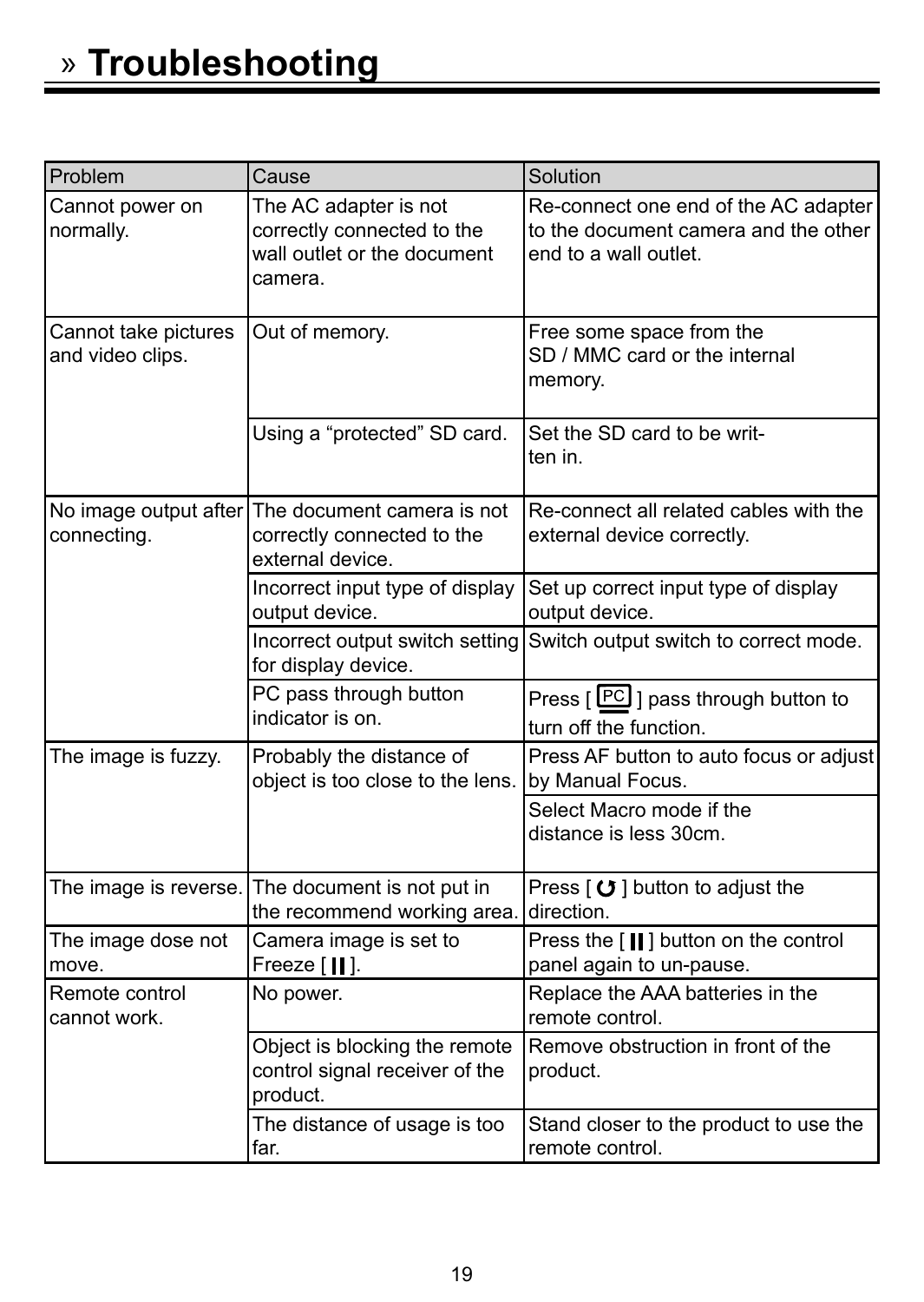| Problem                                                                                                      | Cause                                                                                 | Solution                                                                                              |
|--------------------------------------------------------------------------------------------------------------|---------------------------------------------------------------------------------------|-------------------------------------------------------------------------------------------------------|
| The LCD screen<br>displays "MEMORY<br>ERROR" or "CARD<br>ERROR" message or<br>memory card cannot<br>be read. | The format of the memory<br>card is not compatible with<br>the document camera.       | Format the card.                                                                                      |
|                                                                                                              | The memory card is<br>corrupted.                                                      | Replace the memory card with a new<br>one.                                                            |
| Cannot delete the<br>pictures and video<br>clips, and also cannot<br>find them in the<br>memory card.        | The lost recordings are saved<br>in the internal memory.                              | Lock for lost recordings in the<br>internal memory.                                                   |
| Cannot view the<br>video clips on my<br>computer.                                                            | Software is not installed on<br>the computer.                                         | Install the software on your computer.                                                                |
| TV screen does<br>notdisplay after<br>connecting the<br>product to TV.                                       | The product is not correctly<br>connected to the TV.                                  | Reconnect the product to TV correctly.                                                                |
| Noises occur when<br>viewing images on<br>the LCD screen or on<br>the computer.                              | The flicker setting does not<br>match the standard of the<br>country you are staying. | Adjust the flicker setting .For more<br>information, please refer to the "Flicker<br>Settings" table. |